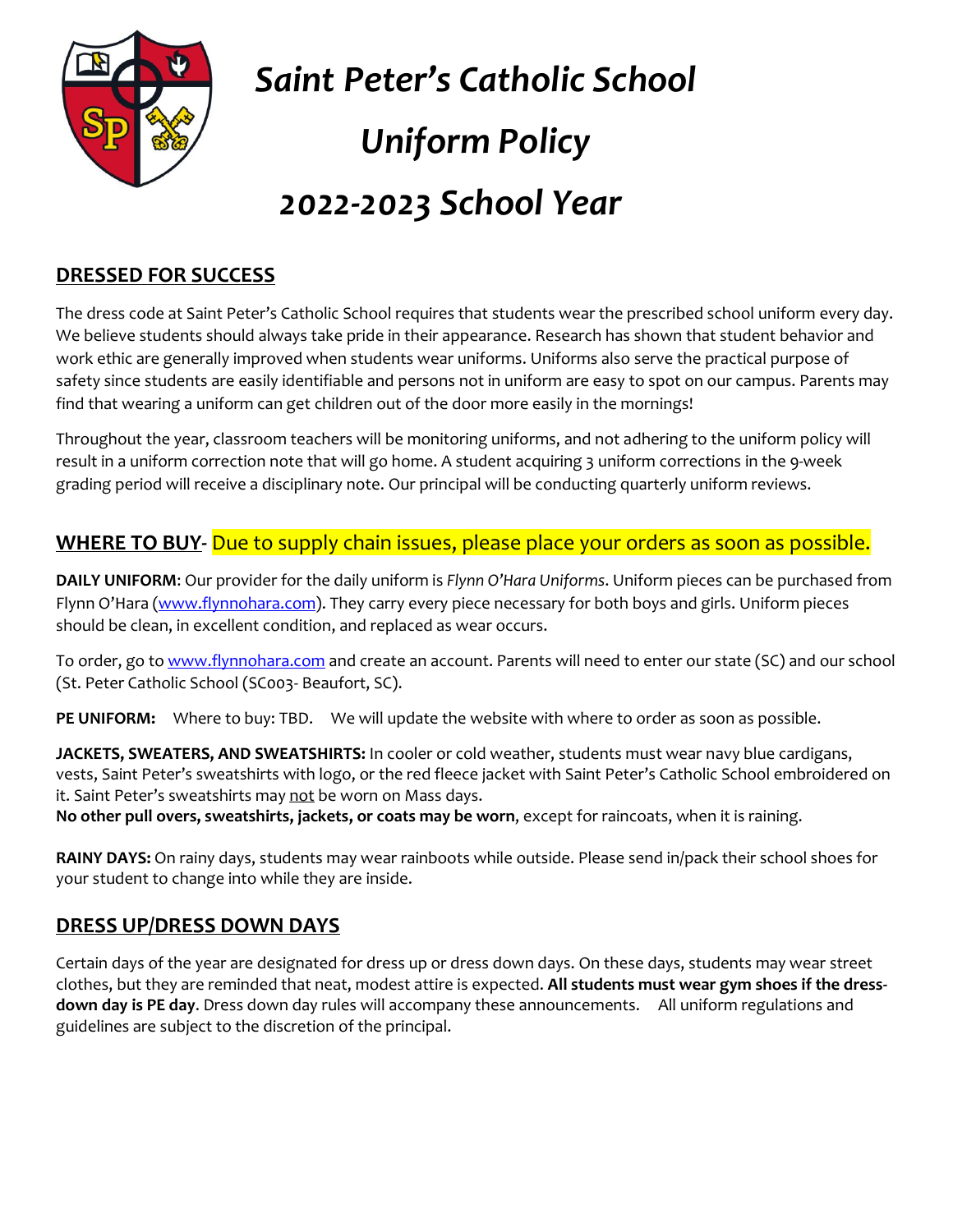#### **BOYS UNIFORM POLICY - K4-6 th GRADE**

## **Daily Uniform- Monday, Tuesday, Wednesday**

| <b>Shirts</b>       | Light Blue Oxford Dress Shirt, long or short<br>sleeved, <b>MUST</b> be embroidered<br>(Tucked in at all times)  |
|---------------------|------------------------------------------------------------------------------------------------------------------|
| <b>Shorts/Pants</b> | Navy Blue Dress Pants or Shorts<br>(No Cargo or Pleated Pants)                                                   |
| <b>Socks</b>        | Navy Blue Socks                                                                                                  |
| <b>Shoes</b>        | Solid dark brown, black, or navy blue non-<br>athletic shoes<br>K <sub>3</sub> -1 <sup>st</sup> Velcro preferred |
| <b>Belts</b>        | Brown or Black Leather Belt<br>(Grades $1^{st}$ -6 <sup>th</sup> )                                               |

### **Mass Day Uniform- Thursday**

| <b>Shirts, Socks, Shoes, Belts</b> | <b>Same as Daily Uniform</b>                                                           |
|------------------------------------|----------------------------------------------------------------------------------------|
| Pants                              | Navy Blue dress <b>PANTS</b> must be worn on<br>Mass days. (No Cargo or Pleated Pants) |
| <b>Ties</b>                        | Red, Navy and Silver regimental striped<br>uniform tie.                                |
| Sweaters/Jackets                   | Navy blue sweater, vest, or red fleece jacket<br>with embroidered school logo          |

#### **PE Day Uniform- Friday**

| <b>Shirts</b>       | Spirit Wear Shirts from online store<br>(Tucked in at all times) |
|---------------------|------------------------------------------------------------------|
| <b>Shorts/Pants</b> | Solid Black Athletic Shorts or Pants                             |
| <b>Socks</b>        | White, Gray, or Black Crew or Ankle Socks<br>(No no-shows)       |
| <b>Shoes</b>        | <b>Gym Shoes</b><br>(No wheelies or lights ups)                  |

- **Hair:** Hair must be off the collar and above the ears and eyebrows. No shaggy cuts, hair designs/dye, or tails. No unusual fad cuts which draw attention.
- **Jewelry:** No earrings or rings No rings. Subtle religious necklaces may be worn under the student's shirt, (i.e., crosses or miraculous medal). One subtle religious bracelet may be worn on the wrist.
- **Clothing:** No ripped, faded, torn, or tattered clothing.
- **Nails:** No nail polish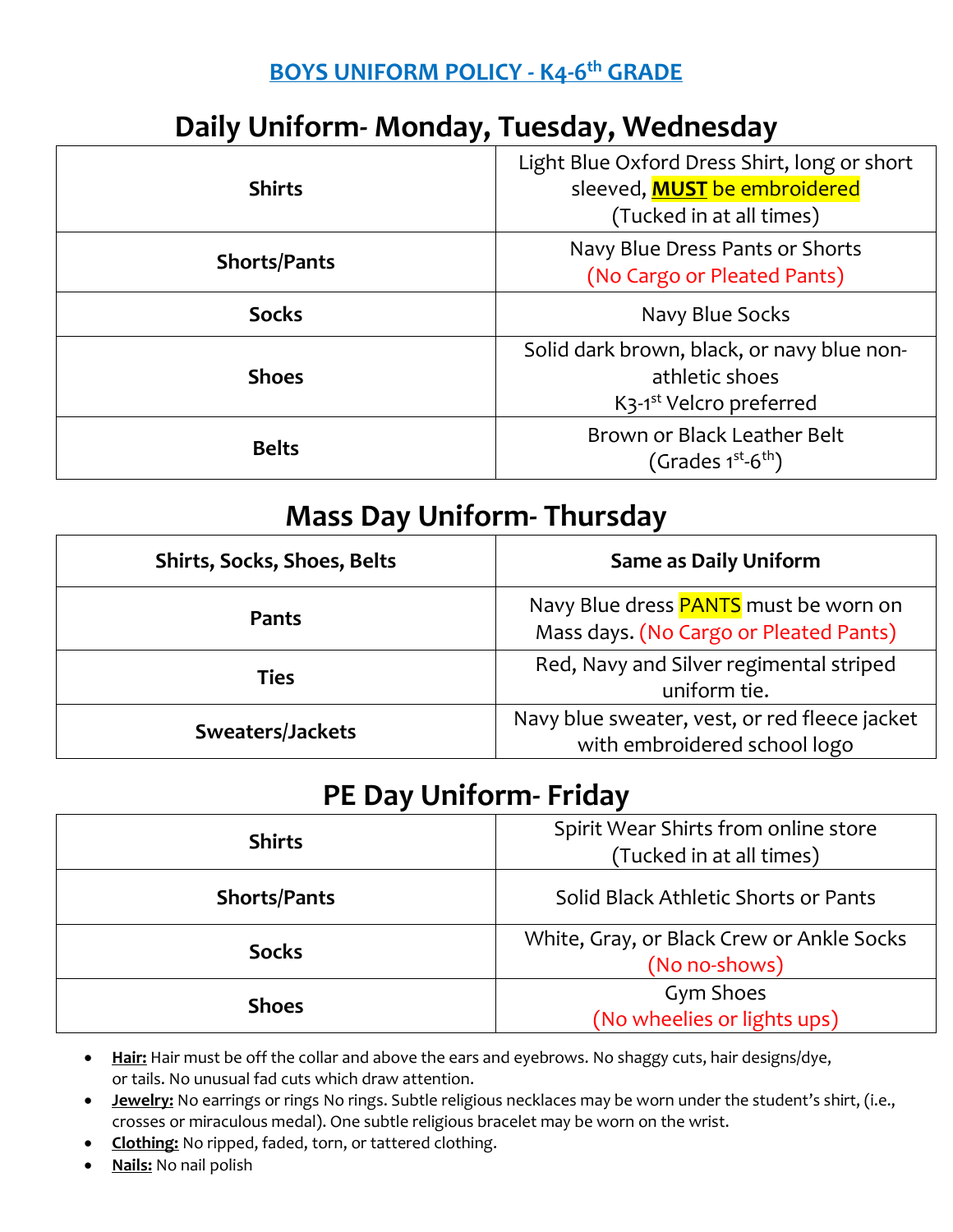#### **GIRLS UNIFORM POLICY - K4-3 rd GRADE**

## **Daily Uniform- Monday, Tuesday, Wednesday**

| <b>Shirts</b> | Light Blue Peter Pan Blouse -                    |
|---------------|--------------------------------------------------|
|               | long or short sleeve (Tucked in at all times)    |
|               | Crest is not necessary because it is covered     |
|               | by the jumper                                    |
| Jumper        | Blue Plaid Split Front Pleated Jumper            |
|               | (Solid, navy shorts must be worn                 |
|               | underneath)                                      |
| <b>Socks</b>  | Navy knee socks, solid navy tights, or solid     |
|               | navy leggings (In cold weather)                  |
| <b>Shoes</b>  | Flat, solid, dark brown, black, or navy blue     |
|               | non-athletic shoes                               |
|               | K <sub>3</sub> -1 <sup>st</sup> Velcro preferred |

### **Mass Day Uniform- Thursday**

| Shirts, Jumper, Socks, Shoes | <b>Same as Daily Uniform</b>                                                  |
|------------------------------|-------------------------------------------------------------------------------|
| <b>Ties</b>                  | Navy Blue Crisscross Tie                                                      |
| Sweaters/Jackets             | Navy blue sweater, vest, or red fleece jacket<br>with embroidered school logo |

### **PE Day Uniform- Friday**

| <b>Shirts</b>       | Spirit Wear Shirts from online store<br>(Tucked in at all times) |
|---------------------|------------------------------------------------------------------|
| <b>Shorts/Pants</b> | Solid Black Athletic Shorts or Pants                             |
| <b>Socks</b>        | White, Gray, or Black, Crew or Ankle Socks<br>(No no-shows)      |
| <b>Shoes</b>        | Gym Shoes<br>(No wheelies or lights ups)                         |

- **Hair:** No unusual fad cuts which draw attention. Bangs must be above the brow. No hair dye/highlights or unnatural coloring is permitted.
- **Hair Accessories:** Hair bows must be simple **navy blue, white, red, or uniform plaid, no other colors may be worn.**
- **Jewelry:** Girls with pierced ears may wear ONE stud in each ear; no dangle earrings. No rings. Subtle religious necklaces may be worn under the student's shirt, (i.e., crosses or miraculous medal). One subtle religious bracelet may be worn on the wrist.
- **Nails and Makeup:** No fake nails or nail polish. No makeup.
- **Clothing:** No ripped, torn, or tattered clothing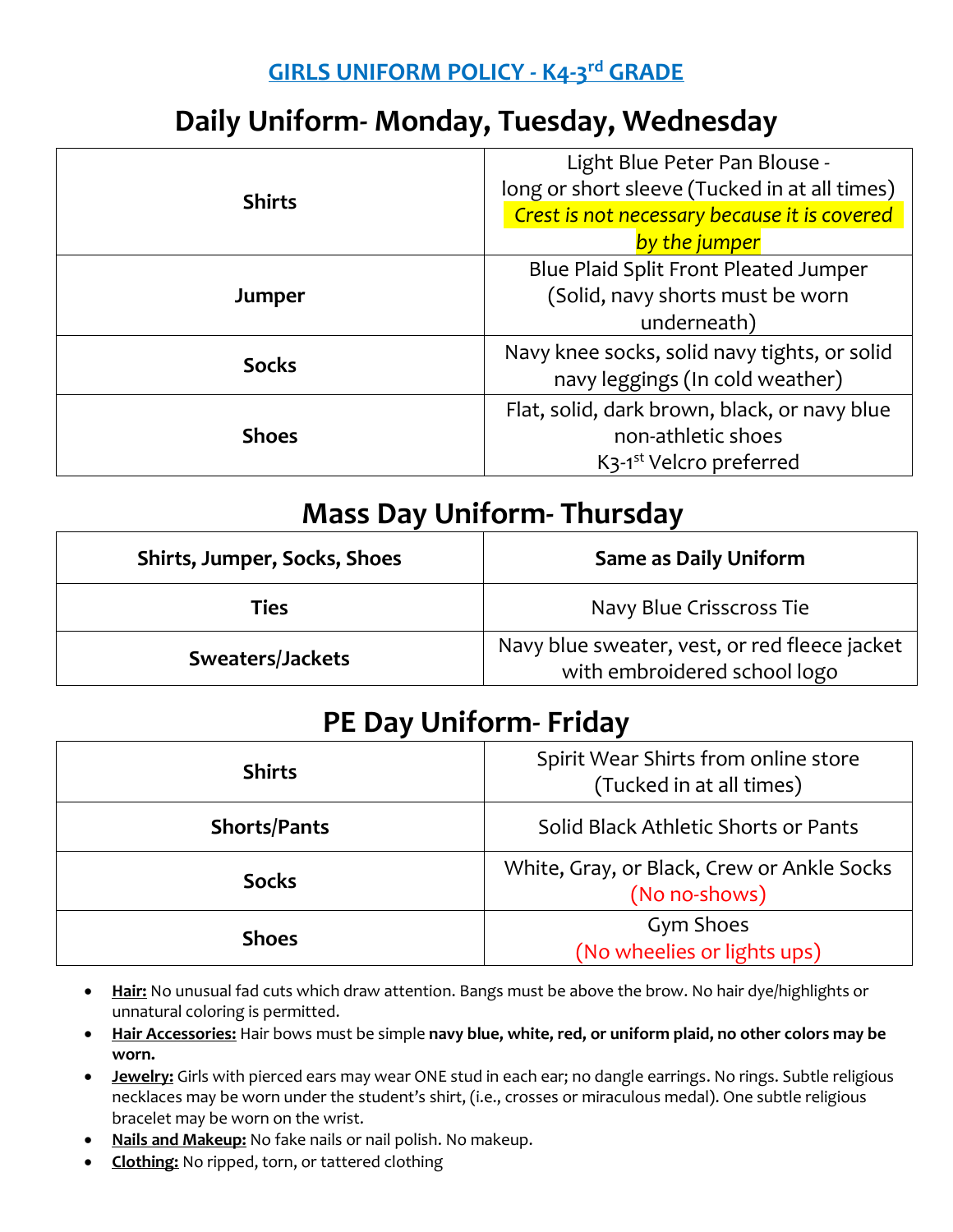#### **GIRLS UNIFORM POLICY- 4 th -6 th GRADE**

## **Daily Uniform- Monday, Tuesday, Wednesday**

| <b>Shirts</b> | Light Blue Oxford Cloth Shirt - long or short                      |
|---------------|--------------------------------------------------------------------|
|               | sleeve,                                                            |
|               | <b>MUST</b> be embroidered                                         |
|               | (Tucked in at all times)                                           |
| <b>Skirt</b>  | Blue Plaid, 4-Kick Pleated Skirt                                   |
|               | (Solid, navy shorts must be worn                                   |
|               | underneath)                                                        |
| <b>Socks</b>  | Navy knee socks or tights                                          |
| <b>Shoes</b>  | Flat, solid, dark brown, black, or navy blue<br>non-athletic shoes |

#### **Mass Day Uniform- Thursday**

| Shirts, Jumper, Socks, Shoes | <b>Same as Daily Uniform</b>                                                  |
|------------------------------|-------------------------------------------------------------------------------|
| Ties                         | Navy Blue Crisscross Tie                                                      |
| Sweaters/Jackets             | Navy blue sweater, vest, or red fleece<br>jacket with embroidered school logo |

## **PE Day Uniform- Friday**

| <b>Shirts</b>       | Spirit Wear Shirts from online store<br>(Tucked in at all times) |
|---------------------|------------------------------------------------------------------|
| <b>Shorts/Pants</b> | <b>Black Athletic Shorts or Pants</b>                            |
| <b>Socks</b>        | White, Gray, or Black Crew or Ankle Socks<br>(No no-shows)       |
| <b>Shoes</b>        | Gym Shoes<br>(No wheelies or lights ups)                         |

- **Hair:** No unusual fad cuts which draw attention. Bangs must be above the brow. No hair dye/highlights or unnatural coloring is permitted.
- **Hair Accessories:** Hair bows must be simple **navy blue, white, red, or uniform plaid, no other colors may be worn.**
- **Jewelry:** Girls with pierced ears may wear ONE stud in each ear; no dangle earrings. No rings. Subtle religious necklaces may be worn under the student's shirt, (i.e., crosses or miraculous medal). One subtle religious bracelet may be worn on the wrist.
- **Nails and Makeup:** No fake nails or nail polish. No makeup.
- **Clothing:** No ripped, torn, or tattered clothing